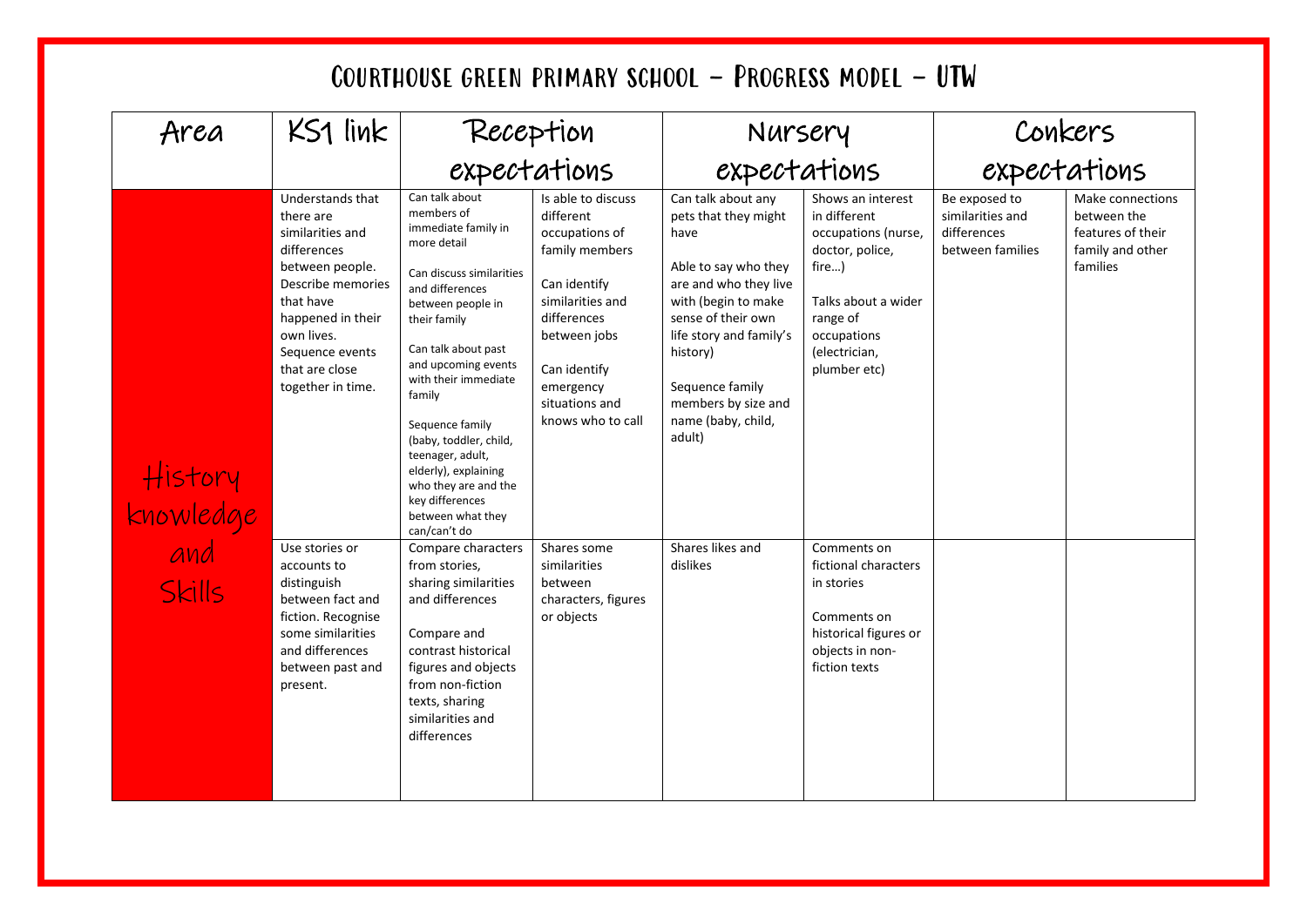|                                         | Use basic<br>geographical<br>vocabulary to<br>refer to physical<br>and human<br>features                                                                                        | Can briefly<br>explain the<br>difference<br>between human<br>and physical<br>features                                                                                                                                                                                                  | Can use maps to<br>locate objects in<br>'real life'                                                                                                                            | <b>Identifies features</b><br>on a simple map<br>(trees, house, river,<br>mountain)                                                                                                                                | <b>Knows what a</b><br>map is used for                                                                                                                                                                                                    |                                    |  |
|-----------------------------------------|---------------------------------------------------------------------------------------------------------------------------------------------------------------------------------|----------------------------------------------------------------------------------------------------------------------------------------------------------------------------------------------------------------------------------------------------------------------------------------|--------------------------------------------------------------------------------------------------------------------------------------------------------------------------------|--------------------------------------------------------------------------------------------------------------------------------------------------------------------------------------------------------------------|-------------------------------------------------------------------------------------------------------------------------------------------------------------------------------------------------------------------------------------------|------------------------------------|--|
| Geography<br>knowledge<br>and<br>skills | Uses world maps<br>to identify<br>countries. Name<br>and locate the<br>four countries<br>and capital cities<br>of the UK.<br>Compare the UK<br>with a<br>contrasting<br>country | Knows that 4<br>countries make up<br>the UK, can name at<br>least 2 and 2 other<br>countries in the<br>world.<br>Can identify<br>similarities and<br>differences<br>between homes in<br>other countries<br>Makes comparisons<br>between life for<br>children in different<br>countries | Can identify<br>similarities and<br>differences<br>between homes<br>in our country                                                                                             | <b>Knows that there</b><br>are different<br>countries in the<br>world<br><b>Knows that</b><br>different countries<br>have different<br>homes<br><b>Explains how life</b><br>may be different<br>for other children | <b>Knows that we live</b><br>in Coventry which<br>is in England<br><b>Knows where they</b><br>live (house, flat,<br>bungalow)<br>Can explain<br>features of other<br>homes<br>Can articulate what<br>daily life is like in<br>our country |                                    |  |
|                                         | Observe the<br>natural and<br>humanly<br>constructed<br>world around<br>them                                                                                                    | Use pictures to<br>compare and<br>contrast<br>environments<br>around the world                                                                                                                                                                                                         | <b>Recognise some</b><br>environments<br>that are different<br>to the one in<br>which they live<br>Name and describe<br>some animals and<br>plants from<br>different countries | <b>Talk about local</b><br>environments<br>(their road, the<br>park, library,<br>Coventry)<br>Comment on<br>natural processes<br>such as ice melting,<br>objects making<br>shadows                                 | <b>Talk about what</b><br>they see in their<br>own environment<br>(school/home)<br>using a wide<br>vocabulary<br>Draw animals<br>and plants.                                                                                              | Experience<br>natural<br>phenomena |  |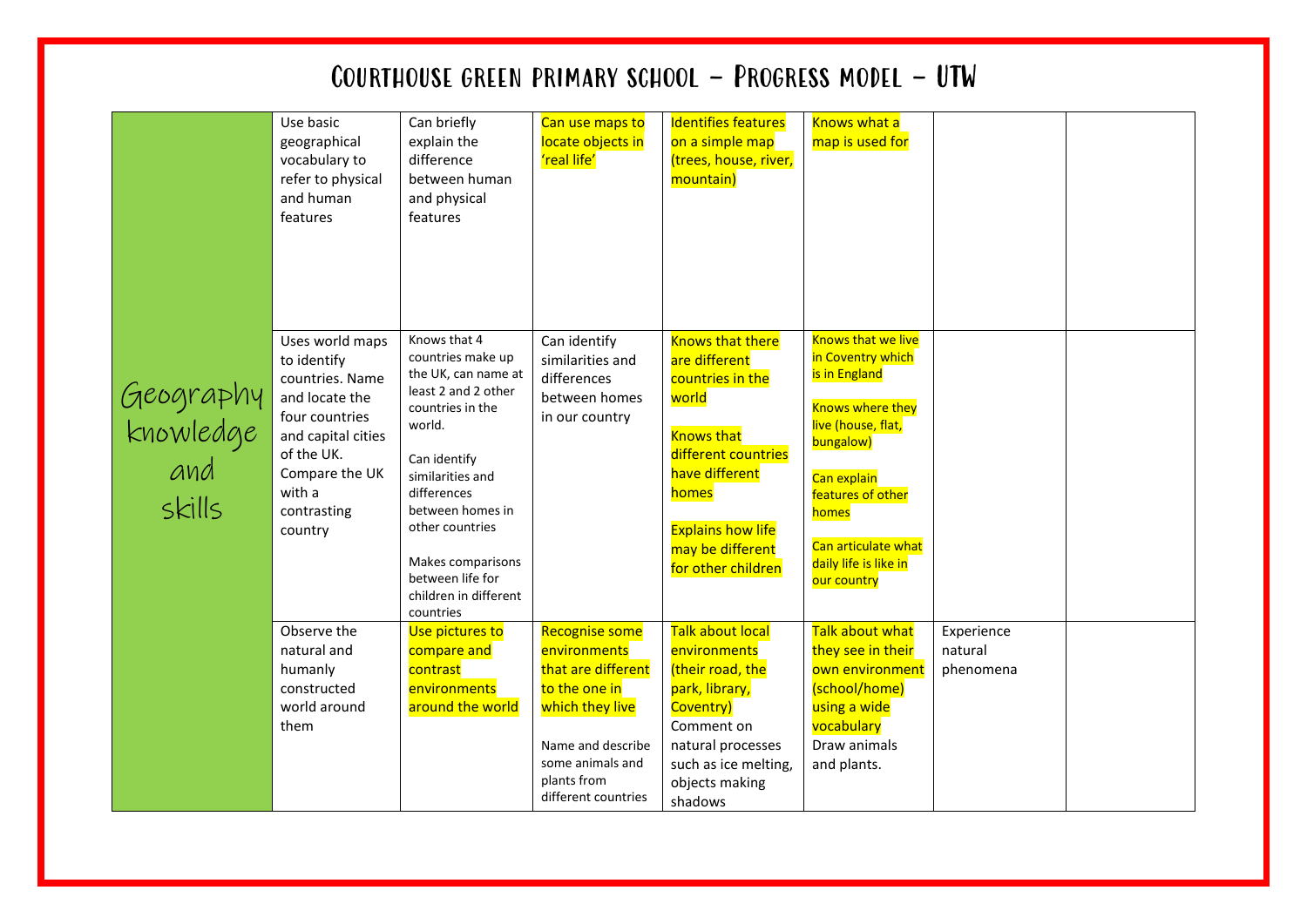|  | Explores the<br>world around<br>them, asking how<br>and why Q's.<br>Decides how to<br>sort and classify<br>objects. | Explain what their<br>five senses are                                                         | Explores the<br>natural world<br>around them<br>Talks about<br>differences<br>between<br>materials and<br>changes they<br>notice.                                                                                                                                  | Explore collections of<br>materials, identifying<br>similar and different<br>properties (changes<br>they notice such as in<br>cooking heating and<br>cooling, melting,<br>floating and sinking,<br>shining light through<br>materials/shadows) | Uses senses in<br>hands on<br>exploration<br>Can name their 5<br>senses                                                        | Explore materials<br>with different<br>properties and<br>textures                                                 | Be curious about<br>living things.<br>Model careful<br>handling of<br>minibeasts and<br>looking after<br>plants |  |
|--|---------------------------------------------------------------------------------------------------------------------|-----------------------------------------------------------------------------------------------|--------------------------------------------------------------------------------------------------------------------------------------------------------------------------------------------------------------------------------------------------------------------|------------------------------------------------------------------------------------------------------------------------------------------------------------------------------------------------------------------------------------------------|--------------------------------------------------------------------------------------------------------------------------------|-------------------------------------------------------------------------------------------------------------------|-----------------------------------------------------------------------------------------------------------------|--|
|  |                                                                                                                     | Notices links<br>between cause<br>and effect<br>(speed, shape,<br>direction and<br>magnetism) | Explores non-<br>contact forces<br>(gravity and<br>magnetism)                                                                                                                                                                                                      |                                                                                                                                                                                                                                                | Explores and talks<br>about forces<br>(push and pull -<br>water pushing up.<br>Stretching elastic,<br>snap a twig)             | Explores how<br>things work                                                                                       | <b>Experience toys</b><br>that have cause<br>and effect such as<br>wind- up toys                                |  |
|  | Science<br>knowledge<br>and<br>skills                                                                               | Observe the<br>natural and<br>humanly<br>constructed<br>world around<br>them                  | Understands the<br>need to respect<br>and care for the<br>natural<br>environment and<br>all living things.                                                                                                                                                         | Can talk about<br>different life<br>cycles<br>Can say what<br>plants need to<br>survive                                                                                                                                                        | Plants seeds and<br>cares for growing<br>plants with support<br>Can explain the life<br>cycle of a daffodil<br>and a butterfly | Understands the<br>difference<br>between plants<br>and animals                                                    |                                                                                                                 |  |
|  |                                                                                                                     | Identify seasonal<br>weather patterns                                                         | Understand the<br>effect of seasons on<br>the natural world,<br>discussing when<br>and how things<br>grow (draw<br>attention to<br>weather and<br>seasonal features,<br>note and record the<br>weather, how<br>animals behave<br>differently as<br>seasons change) | Names and<br>orders seasons                                                                                                                                                                                                                    | Can identify what<br>you need to wear<br>for each season<br>and why<br>Name seasons                                            | Understands that<br>the weather<br>changes and that<br>in different<br>countries you<br>have different<br>weather |                                                                                                                 |  |